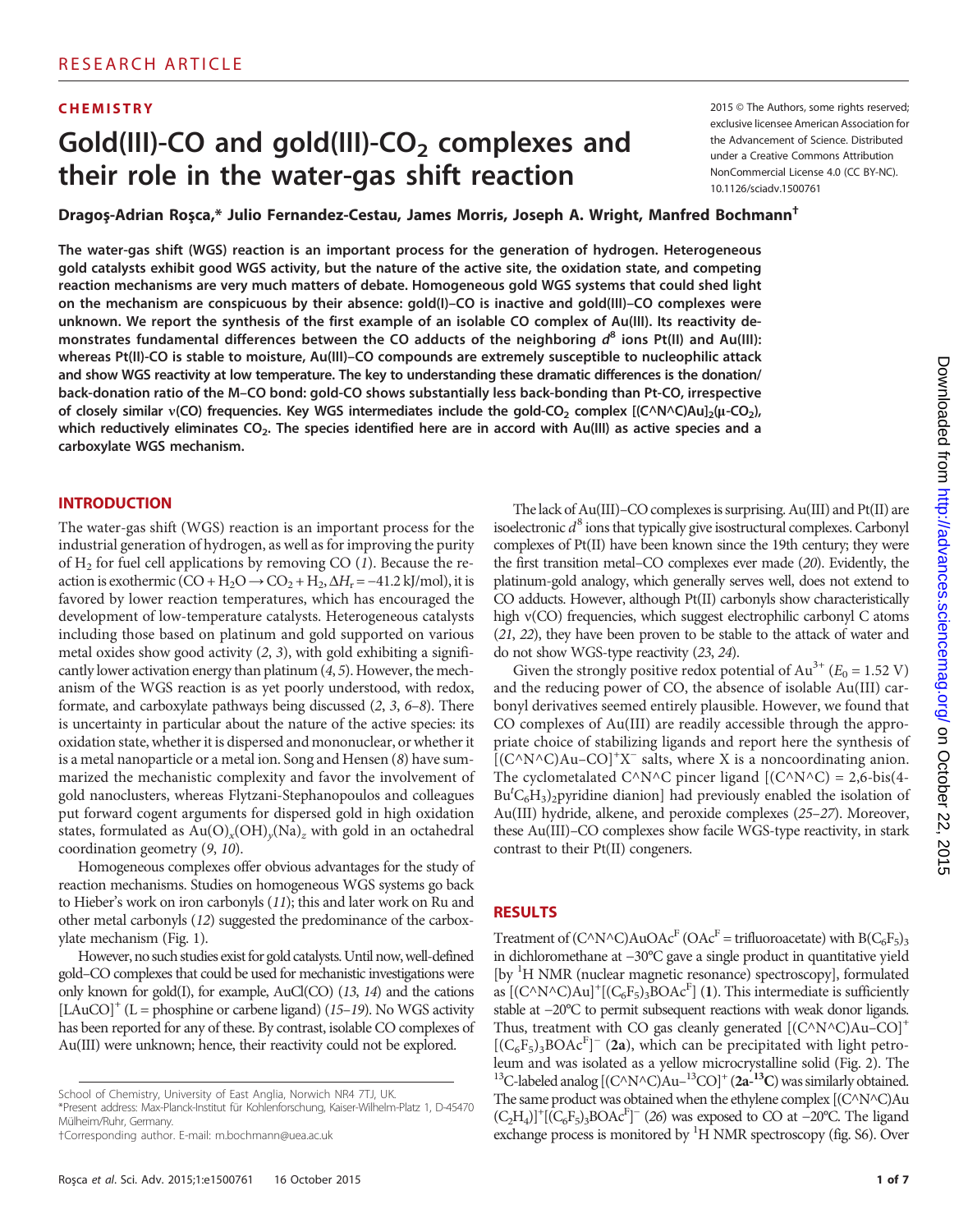a period of 30 min, the signal for bound ethylene at  $\delta$  6.25 disappeared, accompanied by spectral changes confirming the quantitative formation of the CO complex. The hexafluorophosphate salt 2b was prepared by reacting  $(C^{\wedge}N^{\wedge}C)AuOAc^F$  with  $[Ph_3C][PF_6]$  and CO in  $CH_2Cl_2$  at −30°C. The CO complexes 2a, b are temperature-sensitive and must be handled at temperatures lower than −10°C.



Fig. 1. Principles of the carboxylate mechanism, based on the classical work on iron and ruthenium carbonyls (11, 12).

These reactions can be conveniently monitored by <sup>1</sup>H NMR spectroscopy (Fig. 2). The signals in the aromatic region of the spectrum are highly diagnostic, in particular the triplet resonance of the H atom in the para position of the pyridine ring, and they confirm that, within detection limits, the reactions are clean and quantitative. The  ${}^{13}C$ NMR signal of coordinated CO in 2a, b is observed at  $\delta$  167.6 (cf.  $\delta$ 184 for free CO).

The most sensitive tools for probing the nature of the Au(III)–CO bond in these compounds are vibrational spectroscopy and chemical reactivity. The v<sub>CO</sub> stretching frequency of 2a is observed at 2167 cm<sup>-1</sup>, compared to 2143 cm<sup>-1</sup> of free <sup>12</sup>CO. The v<sub>CO</sub> stretch of the <sup>13</sup>C-labeled version  $2a^{-13}C$  is found at 2143 cm<sup>-1</sup>. The value found for 2a is close to that of CO bound to  $Au^{3+}$  centers in titania-supported heterogeneous gold–CO oxidation catalysts (2158 cm<sup>-1</sup>) (28), which suggests that the CO bonding in our complexes closely mirrors that found in heterogeneous catalysts (29).

On the other hand, the differences in infrared (IR) parameters between structurally related Pt(II) and Au(III) are more pronounced; for example, the Pt(II) pincer complex  $[(N^{\wedge}N^{\wedge}C)Pt-CO]^+$  shows a  $v(CO)$  vibration at 2094 cm<sup>-1</sup> (24), that is, substantially lower than that



Fig. 2. Synthetic routes to Au(III)-CO complexes. Left inset shows the diagnostic aromatic region of the <sup>1</sup>H NMR spectra of (C^N^C)AuOAc<sup>F</sup> (bottom), intermediate [(C^N^C)Au]<sup>+</sup> [(C<sub>6</sub>F<sub>5</sub>)<sub>3</sub>BOAc<sup>F</sup>] (1) (middle), and product [(C^N^C)Au-CO]<sup>+</sup> [(C<sub>6</sub>F<sub>5</sub>)<sub>3</sub>BOAc<sup>F</sup>] (2a) (top) (300 MHz, CD<sub>2</sub>Cl<sub>2</sub>, −30°C), confirming quantitative generation of the CO complex. Right inset shows the CO stretching bands of 2a and of 2a-<sup>13</sup>C in CH<sub>2</sub>Cl<sub>2</sub> solution at −20°C, accompanied by the corresponding bands for  ${}^{12}CO_2$  and  ${}^{13}CO_2$ , respectively, resulting from the reaction of the Au(III)-CO complex with traces of moisture.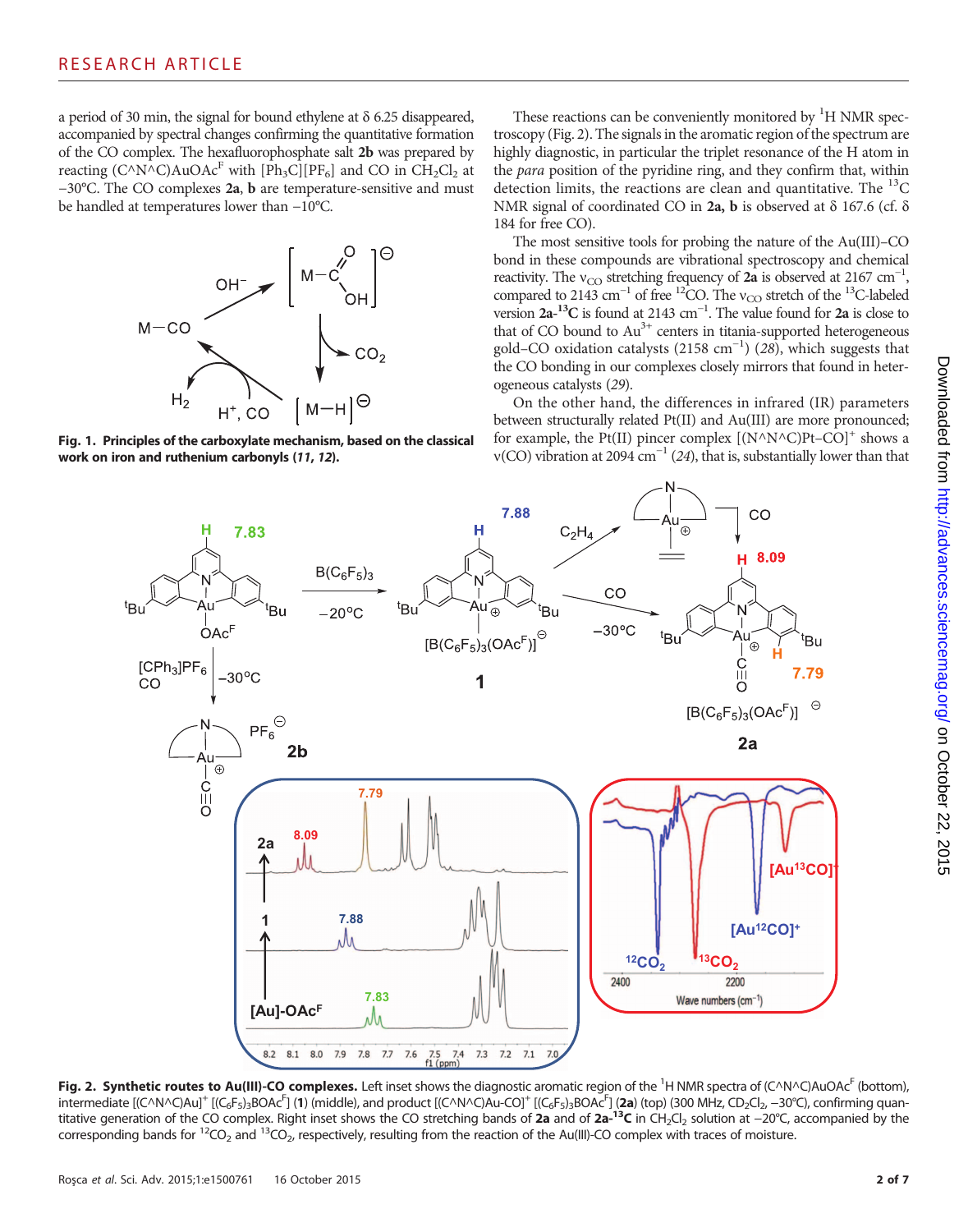of 2 [( $N^{\wedge}N^{\wedge}C$ ) = 2-( $C_5H_3N$ )-6-( $C_6H_4$ )pyridine]. Evidently, the backbonding contribution in Au(III)-CO is significantly weaker than that in its Pt(II) congeners. This is reflected in dramatic differences in chemical reactivity: whereas the  $[(N^{\wedge}N^{\wedge}C)Pt-CO]^+$  compound could be recrystallized from boiling methanol, the Au complexes 2a, b are highly sensitive to temperature and nucleophilic attack on CO (vide infra).

To explain the reactivity differences between the carbonyls of Pt(II) and Au(III), we probed the nature of the Au–CO interaction by density functional theory (DFT) calculations. Simulation of the  $[{\rm (C^{\wedge}N^{\wedge}C)Au(CO)}]^+$  cation revealed that the highest occupied molecular orbital (HOMO) shows no electron density in the Au–C region (Fig. 3), and there is also no evidence for an Au–C $\pi$ -bonding contribution in other high-energy occupied orbitals, that is, HOMO-1, HOMO-2, and HOMO-3 (fig. S20). The lowest unoccupied molecular orbital (LUMO) does show  $\pi$ -symmetry around the Au–C vector but is some 0.138 Ha higher in energy than the HOMO (for comparison, the HOMO-1 is only 0.021 Ha below the HOMO).

Natural bond orbital analysis classifies the Au–C interaction as a single bond, with major contributions from gold derived from the 6s,  $6p_v$ , and  $6d_{x^2v^2}$  molecular orbitals. Support for formulating the Au–CO interaction as a single  $\sigma$ -bond was provided by further analysis of the DFT structure. The donation/back-donation (d/b) ratio, as estimated by charge decomposition analysis (CDA), proved to be particularly informative:  $[(C^NN^nC)Au(CO)]^+$  shows a  $d/b$  ratio of 2.26, compared to a value of only 1.54  $[(N^N N^N C)Pt(CO)]^+$ , in line with a relatively stronger back-bonding in Pt(II)–CO complexes.

This view is further reinforced by the bond analysis of  $cis$ -PtCl<sub>2</sub>(CO)<sub>2</sub>, a complex that shows v<sub>CO</sub> stretching frequencies of 2178 and 2137 cm<sup>-1</sup> ( $v_s$  and  $v_{as}$ , respectively, in benzene solution) (22), closely comparable to the value of 2167 cm<sup>-1</sup> found for 2. However, the  $d/b$  ratio of PtCl<sub>2</sub>(CO)<sub>2</sub> is only 0.65; that is, despite the high stretching frequency, the backdonation from Pt(II) to CO is relatively much stronger than that in Au(III). Although high CO frequencies above those found for free CO (2143 cm−<sup>1</sup> ) are generally taken as diagnostic for high electrophilicity, it is the  $d/b$  ratio, rather than the  $v_{CO}$  value, that best explains the chemical reactivity.

This difference in  $d/b$  ratios between the two  $d^8$  systems Pt(II) and Au(III) has consequences. The low-temperature solution IR spectra of 2a and  $2a^{-13}C$  in  $CH_2Cl_2$  were always accompanied by bands at 2338 cm<sup>-1</sup> for <sup>12</sup>CO<sub>2</sub> and 2273 cm<sup>-1</sup> for <sup>13</sup>CO<sub>2</sub> (Fig. 2). Because the CO<sub>2</sub> must have originated from the CO complex, this observation pointed to a gold-mediated WGS reaction due to the presence of traces of moisture condensation under the recording conditions (−20°C), an indication of the facile nucleophilic attack by water on the cationic gold–CO complex, in contrast to Pt(II) carbonyls. To demonstrate the reaction

pathways of the Au(III)–CO system, we decided to use (C^N^C)AuOH (30) as a surrogate for water, because this would allow precise stoichiometry control and facilitate the reaction monitoring by NMR spectroscopy. IfWGS reactions were observed, the process would of course lead to the formation of  $(C^NC)Au-H$  instead of  $H_2$ , and again, this gold hydride gives a unique NMR signature (25). The expected reactions are summarized in Fig. 4. Reactions A, B, and C are part of a WGS cycle according to the carboxylate mechanism.

Bubbling CO through a solution of (C^N^C)AuOH for 30 s at room temperature, followed by the replacement of excess CO by  $N_2$ , does indeed generate the hydride (C^N^C)AuH, in agreement with reaction steps A and B. This sequence implies the formation of an unstable carboxylate intermediate (C^N^C)Au–COOH, which readily decomposes by  $\beta$ -H elimination, to give CO<sub>2</sub> and (C^N^C)AuH (Fig. 4).

Hydrolysis of the gold(III) hydride, with liberation of  $H_2$  and regeneration of (C^N^C)AuOH (reaction C), would close the cycle. However, this step cannot proceed under the neutral reaction conditions used for the NMR experiments because the Au–H bond in (C^N^C)AuH is highly covalent; the complex is stable to water and mild acids. DFT calculations confirm the observed reactivity, with enthalpy values of −141 and −28 kJ mol−<sup>1</sup> for reaction steps A and B, respectively, whereas C is endothermic  $(+95 \text{ kJ mol}^{-1})$ .

A different outcome was observed when a benzene solution of (C^N^C)AuOH was exposed to CO and left to crystallize in the dark for 20 hours. The yellow crystalline product was identified as the  $CO<sub>2</sub>$ complex  $(C^{\wedge}N^{\wedge}C)Au(\mu-\kappa C:\kappa O\text{-}CO_2)Au(C^{\wedge}N^{\wedge}C)\text{-}C_6H_6$  (3·C<sub>6</sub>H<sub>6</sub>). The formation can be explained by the reaction of  $(C^{\wedge}N^{\wedge}C)Au$ -COOH with (C^N^C)AuOH with elimination of water, reaction D (Fig. 4), with a calculated reaction enthalpy of −31 kJ mol−<sup>1</sup> . The same product was obtained by treating the gold(III) oxide  ${({\rm C}\wedge{\rm N}\wedge{\rm C})\rm{Au}}_2(\mu$ -O) with CO; this reaction proceeds even with the crystalline oxide in the solid state. Such reactivity is central to CO oxidation with heterogeneous gold catalysts (28). Complex 3 is the first  $CO<sub>2</sub>$  complex of gold in any oxidation state.

The crystal structure of  $3\text{-}C_6H_6$  confirmed the presence of a bridging  $CO<sub>2</sub>$  ligand that adopts a  $\mu$ - $\kappa$ C: $\kappa^2$ O position between two Au(III) centers (Fig. 4). There is disorder because  $CO<sub>2</sub>$  gives two linkage isomers, each with 50% occupancy, similar to that described before for complex  $[2,6-C_6H_3(CH_2P^iPr_2)_2Pd]_2(\mu$ -CO<sub>2</sub>) (31). The Au–C bond to  $CO<sub>2</sub>$ , 2.11(1) Å, is long compared to conventional Au–C(sp<sup>3</sup>) and Au–C(sp<sup>2</sup>) bonds [for comparison, the bonds to ethyl and aryl ligands in (C^N^C)AuEt and (C^N)Au(C<sub>6</sub>H<sub>4</sub>F)(OAc<sup>F</sup>) are 2.042(8) and 2.029(7) Å, respectively  $(32)$ ]. The short C=O  $(1.18 \text{ Å})$  and long C–O  $(1.29 \text{ Å})$ distances, together with the interatomic angles, point to a low degree of charge delocalization in the  $CO<sub>2</sub>$  ligand.



Fig. 3. Molecular orbitals involved in Au-CO bonding, showing, from left to right, HOMO-1, HOMO, and LUMO in [(C^N^C)Au(CO)]<sup>+</sup> as simulated by DFT. None of the lower-lying occupied orbitals shows any  $\pi$ -bonding interactions along the Au–CO vector.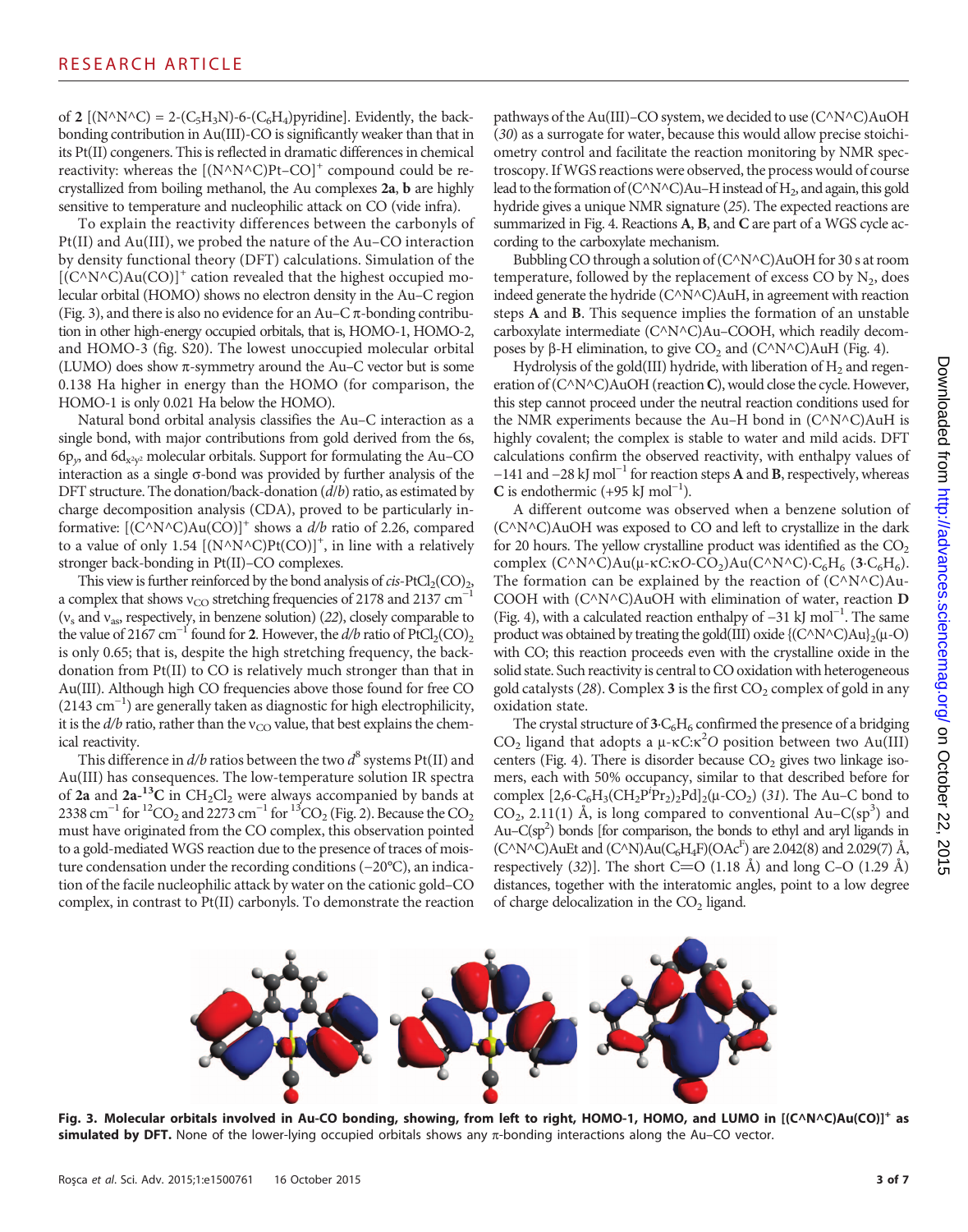

Fig. 4. Gold(III)-mediated WGS reactions showing reaction steps A to C, the formation of the Au(III)-CO<sub>2</sub> complex 3 via pathway D, and the reductive elimination of CO<sub>2</sub> from 3 (step E). The colors indicate the H atoms that are diagnostic for monitoring these processes by <sup>1</sup>H NMR spectroscopy, with associated chemical shifts. In the molecular structure of  $[(C^N N^C)A u]_2(\mu - \kappa C \kappa C - CO_2)$ ·C<sub>6</sub>H<sub>6</sub> (3·C<sub>6</sub>H<sub>6</sub>), thermal ellipsoids are set at 50% probability level and hydrogen atoms and the solvent were omitted for clarity. The CO<sub>2</sub> group is 50% disordered between two positions; the box shows the central core of the other position. Selected bond distances (in angstoms) and angles (in degrees) are as follows: Au(1)-C(26) 2.11(1); C(26)-O(1a) 1.18(1); C(26)-O(2′) 1.29(2); O(2′)-Au(1′) 2.036(9); Au(1)-N(1) 1.999(6); Au(1)-C(1) 2.064(8); Au(1)-C(17) 2.068(8); N(1)-Au(1)-C(26) 169.5(5); Au(1)-C(26)-O(1a) 129(1); Au(1)-C(26)-O(2′) 104(1); O(1a)-C(26)-O(2) 126(1); Au(1′)-O(2′)-C(26) 114(1); N(1′)-Au(1′)-O(2′) 160.5(3).

Complex 3 is stable under ambient conditions in the solid state. However, heating the solid to 80° to 120°C under vacuum leads to the reductive elimination of  $CO<sub>2</sub>$  and formation of the known (25, 27, 33) thermally stable Au(II) dimer,  $[Au(C^NN^C)]_2$  (Fig. 4). The CO<sub>2</sub> elimination also proceeds easily in solution, and even though it forms a gold(II) product, it is calculated to be exothermic,  $\Delta H = -96$  kJ mol<sup>-1</sup>.

Computational models of the WGS process on gold nanoclusters tend to assume that the  $CO<sub>2</sub>$  product is weakly C-bonded to a gold atom before desorption  $(6, 8)$ . The binuclear  $CO<sub>2</sub>$  bonding in 3 would seem to suggest the possibility of alternative bonding modes and the involvement of gold species in higher oxidation states during this process.

The evidence for the Au–COOH intermediate mainly relies on the observation of the follow-on products, 3 and  $(C^{\wedge}N^{\wedge}C)$ AuH. This pathway gains support, however, by the analogous reaction of CO with the alkoxide ( $C^{\wedge}N^{\wedge}C$ )AuOMe (30), which gives the methyl carboxylate  $(C^{\wedge}N^{\wedge}C)$ Au-COOMe (4) as a white crystalline solid. Compound 4 is thermally stable, and there is no reaction of 4 with excess ( $C^{\wedge}N^{\wedge}C$ ) AuOH to produce 3 and MeOH.

As an alternative to the carboxylate pathway in the WGS reaction, a formate pathway has been suggested, where CO formally inserts into the O–H bond of Au–OH to give Au–OC(O)H (7, 8). Alternatively, formic acid may be generated by hydrogenolysis of a metal–COOH species. The search for this reaction pathway was, however, unsuccessful for our system: Complex 4 is stable under 4 bar of  $H_2$  up to 80°C without any sign for the presence of methyl formate. The attempted hydrogenolysis of 3 (4 bar of  $H_2$ ) exclusively led to the reductive elimination of  $CO<sub>2</sub>$ . In any case, in the present system, the hydrogenolysis of Au–COOH to Au–H + HCOOH is effectively thermoneutral (by DFT,  $\Delta H = -4$  kJ mol<sup>-1</sup>).

This work has shown that, given suitable supporting ligands, CO complexes of Au(III) can indeed be isolated, nearly 150 years after the preparation of the isoelectronic Pt(II) analogs. This has allowed a detailed comparison of their reactivity. The susceptibility to nucleophilic attack and DFT modeling suggest a minimal contribution by backdonation to the Au–CO bond, which contrasts with structurally related Pt(II)–CO complexes. The d/b ratio, obtained by way of CDA, proved to be a more reliable indicator of chemical reactivity than the  $v_{CO}$  frequencies and explains subtle but important differences in metal–CO bonding between the neighboring elements platinum and gold. The result is WGS-type reactivity in the gold system at low temperature and the absence of such reactions for platinum(II) carbonyls. These studies have enabled the use of a homogeneous gold system to probe the viability of the carboxylic mechanism proposed for the WGS reaction catalyzed on gold surfaces and provide support for gold(III) ions in this process.

#### MATERIALS AND METHODS

#### General

Unless otherwise stated, all manipulations were performed using standard Schlenk techniques under dry nitrogen or using Saffron Scientific or MBRAUN glove boxes. Nitrogen was purified by passing through columns of supported  $P_2O_5$  with moisture indicator and activated 4 Å molecular sieves. Anhydrous solvents were freshly distilled from appropriate drying agents. (C^N^C)AuOH (30), (C^N^C)Au(OAcF) (30),  $[(C^{\wedge}N^{\wedge}C)Au]_2O$  (27),  $(C^{\wedge}N^{\wedge}C)AuH$  (25),  $[(C^{\wedge}N^{\wedge}C)Au]_2$  (25),  $[(C^{\wedge}N^{\wedge}C)Au(\eta^2-C_2H_4)][B(C_6F_5)_3(OAc^F)]$  (26), and B(C<sub>6</sub>F<sub>5</sub>)<sub>3</sub> (34) were prepared using literature methods.  $[Ph_3C][PF_6]$  (Sigma) was used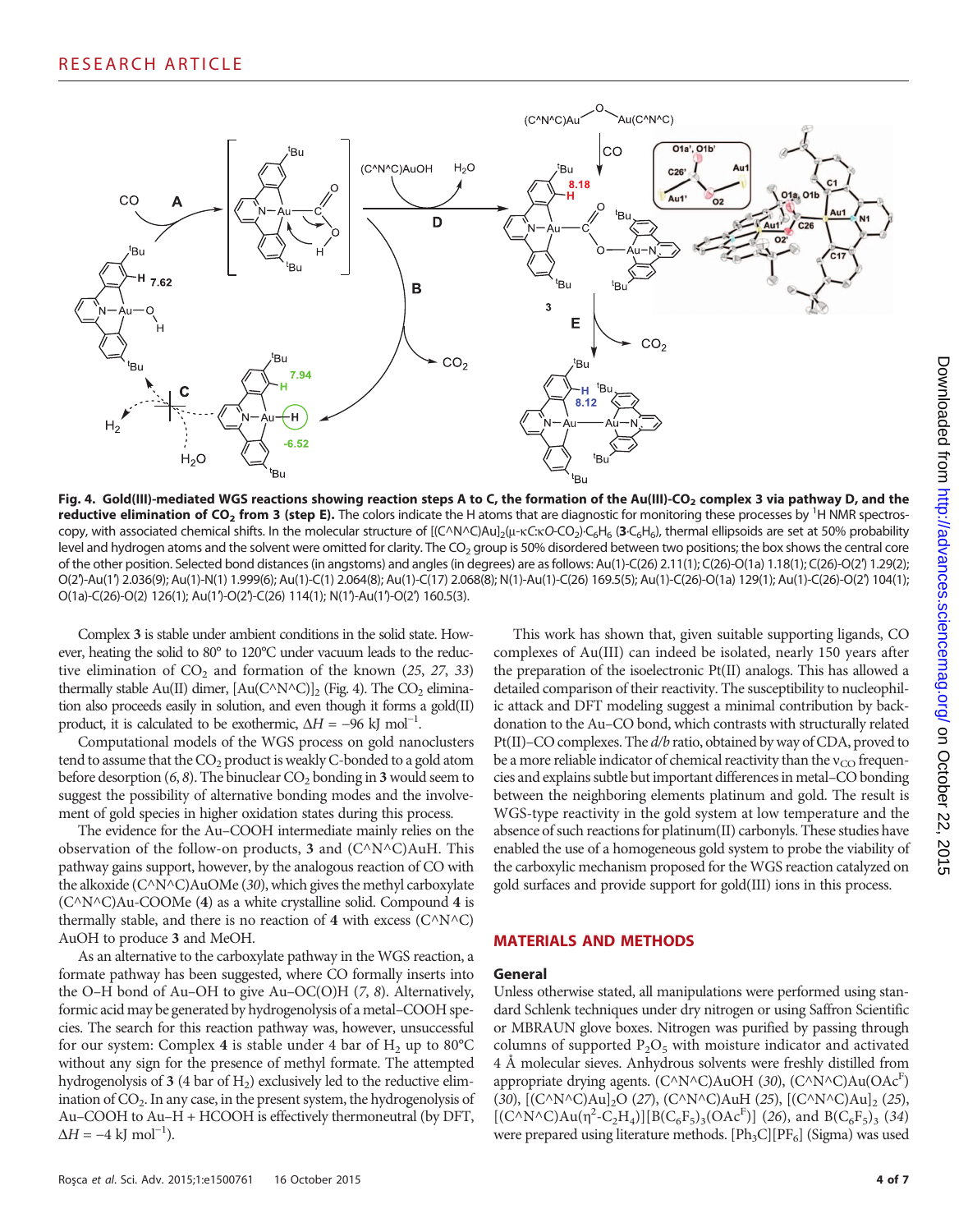as purchased. Natural abundance CO (BOC) and 13CO (Euriso-Top) were used as purchased or dried before use passing through columns with activated  $4 \text{ Å}$  molecular sieves.

H, <sup>13</sup>C{<sup>1</sup>H}, and <sup>19</sup>F spectra were recorded using a Bruker Avance DPX-300 or a Bruker Avance DPX-500 spectrometer. Deuterated solvents were dried over CaH<sub>2</sub>, degassed by three freeze-pump-thaw cycles, and stored on 4 Å molecular sieves before use. <sup>1</sup>H NMR spectra (300.13 MHz) were referenced to the residual protons of the deuterated solvent used. <sup>13</sup>C{<sup>1</sup>H} NMR spectra (75.47 MHz) were referenced internally to the D-coupled 13C resonances of the NMR solvent. IR spectra were recorded using a Perkin Elmer Spectrum 65 FT-IR spectrometer with a diamond attenuated total reflectance attachment or using liquid cells with KBr plates.

# Synthesis of  $[(C^{\wedge}N^{\wedge}C)Au][B(C_6F_5)_3OAc^F]$  (1)

 $(C^NN^{\wedge}C)AuOAc^F$  (15 mg, 23.6 µmol) and B( $C_6F_5$ )<sub>3</sub> (12 mg, 23.6 µmol) were charged into a J. Young NMR tube and cooled to −78°C. To this, we added precooled (−78°C) CD<sub>2</sub>Cl<sub>2</sub> (0.6 ml), generating a yellow solution. The sample was inserted into an NMR spectrometer probe head precooled to −40°C. Obvious signs of decomposition were observed above -20°C by <sup>1</sup>H NMR spectroscopy, which coincided with a darkening of the solution from yellow to brown. The numbering system used for assigning the <sup>1</sup>H and <sup>13</sup>C NMR signals of the C^N^C ligand is as follows:



<sup>1</sup>H NMR (fig. S1, 300 MHz, CD<sub>2</sub>Cl<sub>2</sub>, –25°C) δ 7.88 (t, J = 8.0 Hz, 1H, H<sup>1</sup>), 7.41 to 7.33 (m, 5H), 7.23 (d,  $J = 1.0$  Hz, 2H, H<sup>8</sup> H<sup>1</sup>), 7.41 to 7.33 (m, 5H), 7.23 (d,  $J = 1.0$  Hz, 2H, H<sup>8</sup>), 1.22 (s, 18H, H<sup>11</sup>).<br><sup>13</sup>C{<sup>1</sup>H} NMR (75 MHz, CD<sub>2</sub>Cl<sub>2</sub>, -25°C) δ 163.92 (C<sup>3</sup>), 157.65 (C<sup>7</sup>), 144.65 (C<sup>4</sup>), 144.42 (C<sup>1</sup>), 127.14 (C<sup>8</sup>), 126.57 (C<sup>5</sup>), 118.05 (C<sup>2</sup>), 35.69 (C<sup>10</sup>), 30.54 (C<sup>11</sup>). Resonances for C<sup>9</sup>, C<sup>2</sup>, and the B(C<sub>6</sub>F<sub>5</sub>)<sub>3</sub>OAc<sup>F</sup> anion were not observed because of the short acquisition time. <sup>19</sup>F NMR  $(282 \text{ MHz}, \text{C}_6\text{D}_6)$  δ −76.96 (s, 3F, OAc<sup>F</sup>), −135.08 (d, 6F, J = 22.5 Hz,  $o-C_6F_5$ ),  $-161.47$  (t,  $3F$ ,  $J = 20.3$  Hz,  $p-C_6F_5$ ),  $-166.38$  to  $-166.56$  (m, 6F,  $m - C_6F_5$ ).

# Synthesis of  $[(C \wedge N \wedge C)AuCO][B(C_6F_5)_3OAc^F]$  (2a)

**Method 1.** (C^N^C)AuOAc<sup>F</sup> (100 mg, 0.16 mmol) and B(C<sub>6</sub>F<sub>5</sub>)<sub>3</sub> (80.5 mg, 0.16 mmol) were charged into a Schlenk flask and cooled to −78°C. To this, we added CH<sub>2</sub>Cl<sub>2</sub> (30 ml) precooled to −78°C. The mixture was warmed to −30°C and CO gas was bubbled through the mixture for a few seconds. The mixture was kept at −30°C for 1 hour. While keeping the mixture below −10°C, the solvent was evaporated, yielding 2a as a bright yellow powder.

Sample preparation for IR spectroscopy: an aliquot of a  $CH_2Cl_2$ solution of 2a was injected into a liquid IR cell that was precooled with dry ice. The IR spectrum was recorded immediately (fig. S2). The compound proved thermally too labile for elemental analysis.

**Method 2.** In a J. Young NMR tube,  $[(C \wedge N \wedge C)Au][B(C_6F_5)_3OAc^F]$ (1) was generated as described above by mixing  $(C^{\wedge}N^{\wedge}C)AuOAc<sup>F</sup>$ (15 mg, 23.6 μmol) with B(C<sub>6</sub>F<sub>5</sub>)<sub>3</sub> (12 mg, 23.6 μmol) at −50°C. The <sup>1</sup>H NMR spectrum of 1 was then recorded at -40°C. <sup>12</sup>CO or <sup>13</sup>CO was bubbled through the solution for a few seconds, and the sample was injected into the NMR spectrometer precooled to −40°C. The conversion from 1 to 2a could be monitored over the course of 2 hours at −20°C (figs. S3 to S5).

**Method 3.** In a J. Young NMR tube,  $[(C \wedge N \wedge C)Au][B(C_6F_5)_3OAc^F]$ (1) was generated as described above by mixing  $(C^{\wedge}N^{\wedge}C)AuOAc^{F}$ (15 mg, 23.6 μmol) with B(C<sub>6</sub>F<sub>5</sub>)<sub>3</sub> (12 mg, 23.6 μmol) at −50°C. The <sup>1</sup>H NMR spectrum of 1 was recorded at −40°C. Ethylene was then added to generate  $[(C^{\wedge}N^{\wedge}C)Au(C_2H_4)][B(C_6F_5)_3OAc^F]$ , and the mixture was treated with CO gas for a few seconds at −40°C. The solution was transferred into the NMR spectrometer probe precooled to −20°C, and the conversion of  $[(C^{\wedge}N^{\wedge}C)Au(C_2H_4)]^+$  to  $[(C^{\wedge}N^{\wedge}C)Au(CO)]^+$ was monitored (fig. S6).

H NMR (300 MHz, CD<sub>2</sub>Cl<sub>2</sub>, -20°C) δ 8.05 (t, J = 8 Hz, 1H, H<sup>1</sup>), 7.79 (d, J = 2 Hz, 2H, H<sup>8</sup>), 7.62 (d, J = 8 Hz, 2H, H<sup>5</sup>), 7.52 to 7.48 (dd, J = 8, 2Hz, H<sup>2</sup> overlapping with d, J = 8 Hz, H<sup>6</sup>, 4H), 1.34 (s, 18H). <sup>13</sup>C{<sup>1</sup>H} NMR (75 MHz, CD<sub>2</sub>Cl<sub>2</sub>, −20°C) δ 168.22 (C<sup>9</sup>), 167.35 (AuCO), 166.67  $(C<sup>3</sup>)$ , 159.25  $(C<sup>7</sup>)$ , 146.22  $(C<sup>4</sup>)$ , 144.78  $(C<sup>1</sup>)$ , 133.91  $(C<sup>8</sup>)$ , 127.17  $(C<sup>5</sup>)$ , 126.99 (C<sup>6</sup>), 118.74 (C<sup>2</sup>), 35.76 (C<sup>10</sup>), 30.55 (C<sup>11</sup>). Resonances for the  $[B(C_6F_5)_3OAc^F]$ <sup>-</sup> anion were not observed because of the short acquisition time. <sup>19</sup>F NMR (282 MHz, CD<sub>2</sub>Cl<sub>2</sub>, -40°C)  $\delta$  -76.68 (s, 3F, OAc<sup>F</sup>), -133.56 (br s, 3F,  $o$ -C<sub>6</sub>F<sub>5</sub>), -159.36 (br s, 3F,  $p$ -C<sub>6</sub>F<sub>5</sub>), -164.86 (br s, 6F, m-C<sub>6</sub>F<sub>5</sub>). IR (CH<sub>2</sub>Cl<sub>2</sub> solution):  $v(^{12}CO)$  2167 cm<sup>-1</sup>.

# Synthesis of  $[(C \wedge N \wedge C)Au(^{13}CO)][B(C_6F_5)_3OAc^F]$  (2a- $^{13}C)$

The same conditions used for the synthesis of  $2a$  were applied, but <sup>13</sup>CO was used instead of <sup>12</sup>CO. The complex shows the same spectroscopic pattern to 2a except for a clear higher intensity of the signal at 167.35 parts per million (ppm) in the  $^{13}$ C NMR and a shift of the v(CO) band in the IR spectrum. IR (CH<sub>2</sub>Cl<sub>2</sub> solution):  $v(^{13}CO)$  2143 cm<sup>-1</sup> (fig. S2).

### Synthesis of  $[(C \wedge N \wedge C)AuCO][PF_6]$  (2b)

 $(C^{\wedge}N^{\wedge}C)AuOAc^{F}$  (100 mg, 0.16 mmol) and [Ph<sub>3</sub>C][PF<sub>6</sub>] (62 mg, 0.16 mmol) were charged into a Schlenk flask and cooled to −78°C. To this, we added  $CH_2Cl_2$  (30 ml) precooled to −78°C. The mixture was warmed to −30°C and CO gas was bubbled through the mixture for a few seconds. The mixture was kept at −30°C for 1 hour. While keeping the mixture below  $-20^{\circ}$ C, the CH<sub>2</sub>Cl<sub>2</sub> solution was layered with light petroleum (1:1 v/v) and was stored at −20°C. The spectroscopic parameters were identical to those of 2a, but the compound proved thermally too unstable to allow isolation.

## Synthesis of  $[(C \wedge N \wedge C)Au]_2(\mu$ -kC:kO-CO<sub>2</sub>) (3)

Method 1. CO gas was bubbled for 30 s through a solution of (C^N^C)AuOH (100 mg, 0.18 mmol) in benzene (30 ml). The solution was then left to stand in the dark for 20 hours, yielding 3 as dark-yellow crystals (41 mg, 40%). The crystals were suitable for x-ray diffraction. <sup>1</sup>

 $H$  H NMR (500 MHz, CD<sub>2</sub>Cl<sub>2</sub>, 293 K; fig. S7):  $\delta$  8.18 (d, J = 2.1 Hz, 2H,  $H^{8 \text{ or } 8'}$ ), 7.83 (t, J = 8.2 Hz, 1H, H<sup>1 or 1'</sup>), 7.80 (d, J ~ 2 Hz, 2H, H<sup>8 or 8'</sup>) overlapped with  $(t, J \sim 8 \text{ Hz}, 1 \text{ H}, \text{H}^{1 \text{ or } 1'}), 7.53 \text{ (d, } J = 8.2 \text{ Hz}, 2 \text{ H}, \text{H}^{5 \text{ or } 5'}),$ 7.42 (d, J = 8.0 Hz, 2H, H<sup>2 or 2'</sup>), 7.36 (d, J = 8.2 Hz, 2H, H<sup>5</sup> or <sup>5'</sup>), 7.28 (d,  $J = 8.0$  Hz, 2H,  $H^{2 \text{ or } 2'}$ ), 7.23 (dd,  $J = 8.2$ , 2.1 Hz, 2H,  $H^{6 \text{ or } 6'}$ ), 7.19<br>(dd,  $J = 8.2$ , 2.1 Hz, 2H,  $H^{6 \text{ or } 6'}$ ), 1.20 (s, 18H,  $H^{11 \text{ or } 11'}$ ), 1.18 (s, 18H,  $H^{11 \text{ or } 11'}$ ). <sup>13</sup>C{<sup>1</sup>H} NMR (126 MHz, CD<sub>2</sub>Cl<sub>2</sub>, 293 K) δ 170.69 (-CO<sub>2</sub>-),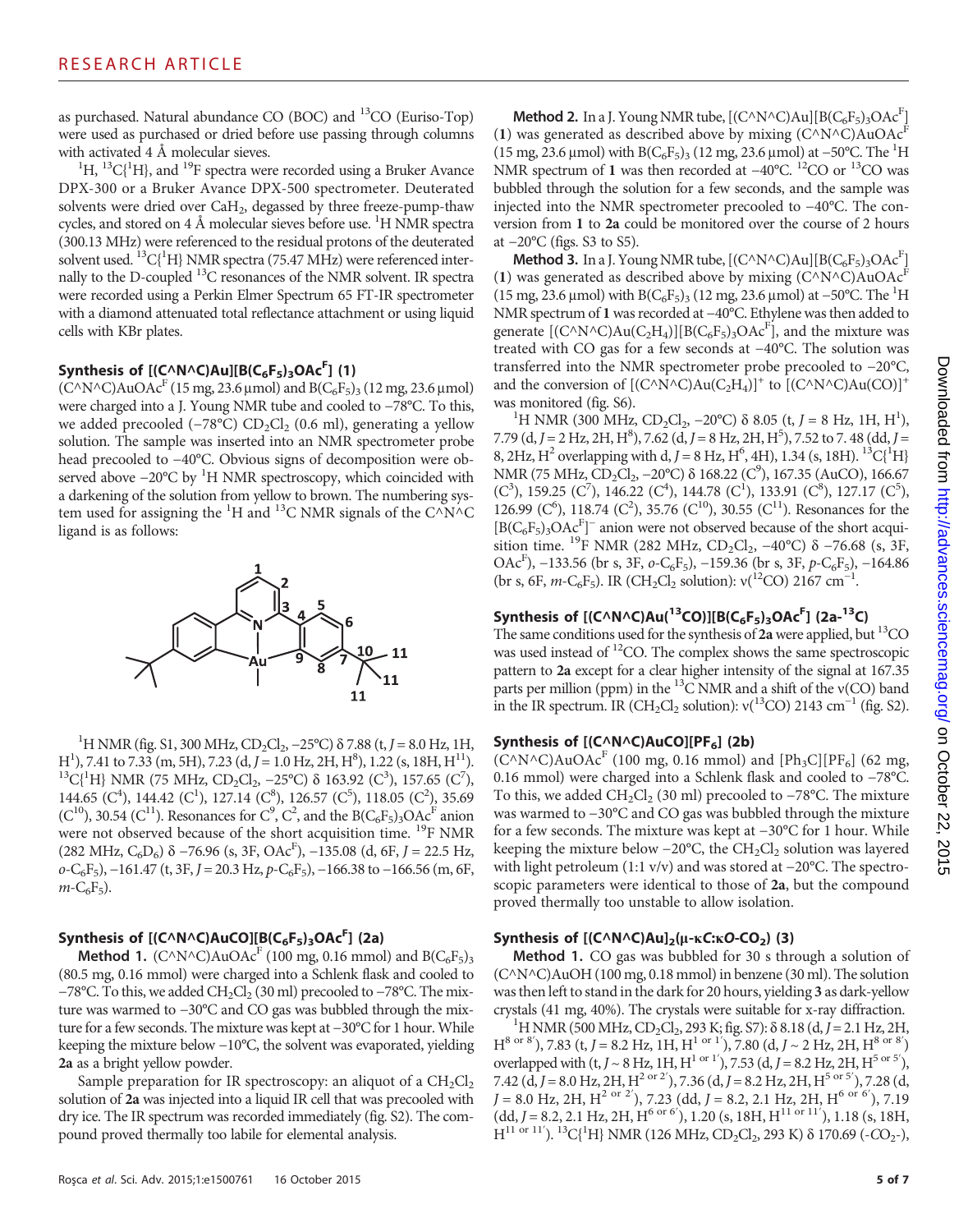168.06 ( $C^9/C^{9'}$ ), 164.94 ( $C^3/C^{3'}$ ), 163.50 ( $C^3/C^{3'}$ ), 154.99 ( $C^7/C^{7'}$ ), 154.39 ( $C^7/C^7$ ), 146.83 ( $C^4/C^4$ ), 144.65 ( $C^4/C^4$ ), 143.26 ( $C^1/C^1$ ), 141.79  $(C^1/C^{1'})$ , 134.41  $(C^8/C^{8'})$ , 131.65  $(C^8/C^{8'})$ , 124.68  $(C^5/C^{5'})$ , 124.65  $(C^5/C^{5'})$  124.14  $(C^6/C^6)$ , 123.45  $(C^6/C^6)$ , 116.19  $(C^2/C^2)$ , 115.81  $(C^2/C^2)$ ,  $35.17 \; (C^{10}/C^{10'})$ ,  $35.04 \; (C^{10}/C^{10'})$ ,  $31.08 \; (C^{11}/C^{11'})$ ,  $30.93 \; (C^{11}/C^{11'}).$ Anal. calcd. (found) for  $C_{51}H_{50}N_2Au_2O_2$  (1116.89): C 54.84 (54.70); 4.51 (4.68); 2.51 (2.47).

Method 2. CO gas was bubbled for 30 s through a solution of  $[(C^NN^nC)Au]_2O$  (20 mg, 0.018 mmol) in  $CH_2Cl_2$  (5 ml). This solution was layered with light petroleum (boiling point, 40° to 60°C) and allowed to stand at −30°C for 48 hours, yielding 3 as a polycrystalline solid (10 mg, 49%) with identical spectroscopic properties to the sample obtained by method 1.

# Synthesis of  $[(C^N N^N C) A u]_2(\mu$ -kC:kO- $^{13}CO_2)$  (3- $^{13}$ C)

The same conditions used for the synthesis of  $3$  were applied, but <sup>13</sup>CO was used instead of <sup>12</sup>CO. The <sup>13</sup>C NMR spectrum of the mixture was recorded (fig. S8). The main difference is the higher intensity of the signal at 170.69 ppm, which corresponds to the bridging  $CO<sub>2</sub>$  ligand.

#### Thermolysis of  $[(C \wedge N \wedge C)Au]_2(\mu - \kappa C \cdot \kappa O - CO_2)$  (3 and 3-<sup>13</sup>C)

Method 1. A Schlenk flask was charged with 3 (20 mg, 0.017 mmol). The dry solid was heated at 120°C under vacuum for 16 hours. The resulting residue was dissolved in  $CD_2Cl_2$ . The quantitative conversion of 3 to  $[(C^{\wedge}N^{\wedge}C)Au]_2$  was confirmed by <sup>1</sup>H NMR spectroscopy.

**Method 2.** <sup>13</sup>CO gas was bubbled for 30 s through a solution of [(C^N^C)Au]<sub>2</sub>O (5 mg, 0.005 mmol) in CD<sub>2</sub>Cl<sub>2</sub> (5 ml) and stored under 13CO for an additional 5 min. After this time, the reaction was subjected to three freeze-pump-thaw cycles and stored under  $N_2$  at 60°C. Monitoring by <sup>1</sup>H and <sup>13</sup>C NMR spectroscopy at 25°C confirmed the conversion of  $[(C^{\wedge}N^{\wedge}C)Au]_2(\mu-\kappa C\kappa O^{-13}CO_2)$  3-<sup>13</sup>C to  $[(C^{\wedge}N^{\wedge}C)$ Au]<sub>2</sub> and  ${}^{13}CO_2$  (fig. S9).

### Reactivity of (C^N^C)AuOH with CO

Fast reaction conditions: CO gas bubbled for 30 s through a solution of  $(C^{\wedge}N^{\wedge}C)AuOH$  (5 mg, 9 µmol) in  $CD_2Cl_2$  (2 ml). Then, the reaction is subjected to three freeze-pump-thaw cycles, stored under  $N_2$ , and monitored by <sup>1</sup>H NMR spectroscopy at 25°C. The spectrum showed additional signals that corresponded to the formation of (C^N^C)AuH (figs. S10 and S11).

#### Reaction of  $(C^{\wedge}N^{\wedge}C)AuOH$  and  $[(C^{\wedge}N^{\wedge}C)Au]_2O$  with CO in the solid state

A Schlenk flask was charged with  $(C^{\wedge}N^{\wedge}C)AuOH$  (5 mg, 9 µmol) or  $[(C^NN^C)Au]_2O$  (5 mg, 4 µmol) and pressurized with 2 bar of CO. After stirring for 8 hours, the flask was subjected to three cycles of evacuation followed by  $N_2$  addition. One portion of the solid was used to record the IR spectrum; the rest was dissolved in  $CD_2Cl_2$ . The <sup>1</sup>H NMR spectrum confirmed the presence of a mixture of the corresponding starting material together with  $[(C^N N^C)Au]_2(\mu - \kappa C:\kappa O-CO_2)$  3 and  $[(C^NN^nC)Au]_2$  (fig. S12). The IR spectrum showed the emergence of a shoulder at 1624 cm<sup>-1</sup> for the v(C=O) band (fig. S13).

#### Attempted hydrogenolysis of  $[(C \wedge N \wedge C)Au]_2(\mu -kC :kO-CO_2)$  3

A high-pressure NMR tube was charged with  $[(C^{\wedge}N^{\wedge}C)Au]_2(\mu$ -kC:kO- $CO<sub>2</sub>$ ) 3 (5 mg, 4 µmol) in 5 ml of  $CD<sub>2</sub>Cl<sub>2</sub>$ , pressurized with 4 bar of  $H<sub>2</sub>$ , and warmed to 60 $^{\circ}$ C. After 8 hours, full conversion into  $[(C^{\wedge}N^{\wedge}C)Au]_{2}$ was observed, without any detectable amounts of formic acid.

### Synthesis of  $(C^NAC)AUCO_2Me$  4

CO gas was bubbled through a solution of  $(C^{\wedge}N^{\wedge}C)AuOMe$  (10 mg, 18 µmol) in  $CH_2Cl_2$  for 5 min, in the presence of 4 Å molecular sieves. After stirring under a CO atmosphere for an additional 5 min, filtration through celite, evaporation of the filtrate to dryness, and washing with light petroleum afforded 4 as a white solid that was dried in vacuo (figs. S14 to S16). <sup>1</sup>H NMR (300 MHz, CD<sub>2</sub>Cl<sub>2</sub>, 20°C):  $\delta$  7.83 (t, J =  $8.0 \text{ Hz}, 1H, H^1$ ), 7.73 (d, J = 2.0 Hz, 2H, H<sup>8</sup>), 7.55 (d, J = 8.2 Hz, 2H, H<sup>5</sup>), 7.45 (d, J = 8.0 Hz, 2H, H<sup>2</sup>), 7.30 (dd, J = 8.2, 2.0 Hz, H<sup>6</sup>), 3.93 (s, 3H, Me, CO<sub>2</sub>Me), 1.34 (s, 18H). <sup>13</sup>C{<sup>1</sup>H} NMR (75 MHz, CD<sub>2</sub>Cl<sub>2</sub>, 20°C):  $\delta$  175.55  $(COOMe)$ , 156.03  $(C^8)$ , 154.99  $(C^9)$ , 147.64  $(C^7)$ , 143.16  $(C^4)$ , 134.84  $(C^1)$ ,  $125.95$  (C<sup>5</sup>),  $125.59$  (C<sup>3</sup>),  $124.73$  (C<sup>6</sup>),  $117.10$  (C<sup>2</sup>),  $52.69$  (COOCH<sub>3</sub>),  $36.04$  $(C^{10})$ , 31.88  $(C^{11})$ . Anal. calcd. (found) for  $C_{28}H_{30}N_1Au_1O_2$  (609.51):  $C$  55.18 (55.67); 4.96 (4.75); 2.30 (2.60). IR:  $v(^{12}C=O)$  1675 cm<sup>-1</sup>.

**Reaction of (C^N^C)AuOMe with <sup>13</sup>CO**  $^{13}$ CO gas was bubbled through a solution of (C^N^C)AuOMe (5 mg, 9 μmol) in CD<sub>2</sub>Cl<sub>2</sub> (2 ml) for 10 min at −30°C (fig. S17). Further, CD<sub>2</sub>Cl<sub>2</sub> was added to restore the evaporation losses. The mixture was subjected to three freeze-pump-thaw cycles, stored under  $N_2$ , and monitored by H and <sup>13</sup>C NMR spectroscopy. The <sup>1</sup>H NMR spectrum shows a pattern identical to 4, but the signal at 3.93 ppm appeared as a  $^{13}$ C-coupled doublet. In addition, because of the difficulty of drying <sup>13</sup>CO as thoroughly as  ${}^{12}CO$ , the complex appeared mixed with  $3-{}^{13}C$  and  $[(C^{\wedge}N^{\wedge}C)Au]_2$ , because of the hydrolysis of  $(C^{\wedge}N^{\wedge}C)AuOMe$ , which generates CH<sub>3</sub>OH and (C $\triangle N$ <sup> $\triangle C$ </sup>)AuOH and opens the path to 4 and reductive  $CO<sub>2</sub>$  elimination (figs. S17 and S18).

### Attempt of hydrogenolysis of  $[(C \wedge N \wedge C)AuCO<sub>2</sub>Me]$  4

A high-pressure NMR tube was charged with  $(C^{\wedge}N^{\wedge}C)AuCO_{2}Me$  4 (5 mg, 9  $\mu$ mol) in CD<sub>2</sub>Cl<sub>2</sub> (5 ml), pressurized with 4 bar of H<sub>2</sub>, and warmed to 60°C. No formation of methyl formate was detectable after 1 week.

### SUPPLEMENTARY MATERIALS

Supplementary material for this article is available at [http://advances.sciencemag.org/cgi/](http://advances.sciencemag.org/cgi/content/full/1/9/e1500761/DC1) [content/full/1/9/e1500761/DC1](http://advances.sciencemag.org/cgi/content/full/1/9/e1500761/DC1)

- Text
- Fig. S1. <sup>1</sup>H NMR (CD<sub>2</sub>Cl<sub>2</sub>, -25°C) spectrum of 1.
- Fig. S2. Superposition of the IR spectra of  $[(C \wedge N \wedge C)Au^{12}CO][B(C_6F_5)_3OAc^F]$  2a and  $[(C \wedge N \wedge C)$ Au<sup>13</sup>CO][B(C<sub>6</sub>F<sub>5</sub>)<sub>3</sub>OAc<sup>F</sup>] 2a-<sup>13</sup>C.

Fig. S3. <sup>1</sup>H NMR spectrum of 2a (CD<sub>2</sub>Cl<sub>2</sub>, -20°C).

Fig. S4. Stacked plot of the aromatic region of the  ${}^{1}H$  NMR spectra (CD<sub>2</sub>Cl<sub>2</sub>, -20°C) of (C^N^C) AuOAc<sup>F</sup>, [(C^N^C)Au(CH<sub>2</sub>Cl<sub>2</sub>)]<sup>+</sup> 1, and [(C^N^C)Au(CO)]<sup>+</sup> 2a.

Fig. S5. <sup>13</sup>C NMR (CD<sub>2</sub>Cl<sub>2</sub>, -20°C) spectrum of 2a<sup>13</sup>.

Fig. S6. Monitoring by <sup>1</sup>H NMR (CD<sub>2</sub>Cl<sub>2</sub>, -20°C) of the conversion of [(C^N^C)Au( $\eta^2$ -C<sub>2</sub>H<sub>4</sub>)]<sup>+</sup> to  $[ (C \wedge N \wedge C)Au(^{13}CO)]^{+}$  (2a).

Fig. S7. <sup>1</sup>H NMR spectrum of 3 (CD<sub>2</sub>Cl<sub>2</sub>, 25°C). The inset shows the t-butyl resonances.

Fig. S8. <sup>13</sup>C NMR spectrum of complex  $3$ -<sup>13</sup>C (CD<sub>2</sub>Cl<sub>2</sub>, 25°C).

Fig. S9. Monitoring by <sup>1</sup>H and <sup>13</sup>C NMR spectroscopy of the thermolysis of complex  $3$ -<sup>13</sup>C in  $CD<sub>2</sub>Cl<sub>2</sub>$ .

Fig. S10. <sup>1</sup>H NMR spectra of a solution of (C^N^C)AuOH in CD<sub>2</sub>Cl<sub>2</sub> under 2 bar of CO at room temperature at different reaction times.

Fig. S11. Aromatic and hydride regions of the  ${}^{1}$ H NMR spectra of a solution of (C^N^C)AuOH in  $CD_2Cl_2$  and after CO addition for 30 s.

Fig. S12. <sup>1</sup>H NMR spectra in CD<sub>2</sub>Cl<sub>2</sub> at room temperature of the aromatic region of [(C^N^C)Au] <sub>2</sub>O before and after its exposure to 2 bar of CO in the solid state.

Fig. S13. Superposition of the IR spectra of  $[(C \wedge N \wedge C)Au]_2O$  in the solid state and after exposure to 2 bar of CO for 8 hours.

Fig. S14. <sup>1</sup>H NMR spectrum of **4** (CD<sub>2</sub>Cl<sub>2</sub>, 25°C).

Fig. S15. Superposition of the IR spectra of (C^N^C)AuCO<sub>2</sub>Me 4 (red) and (C^N^C)AuOMe (blue) in the solid state.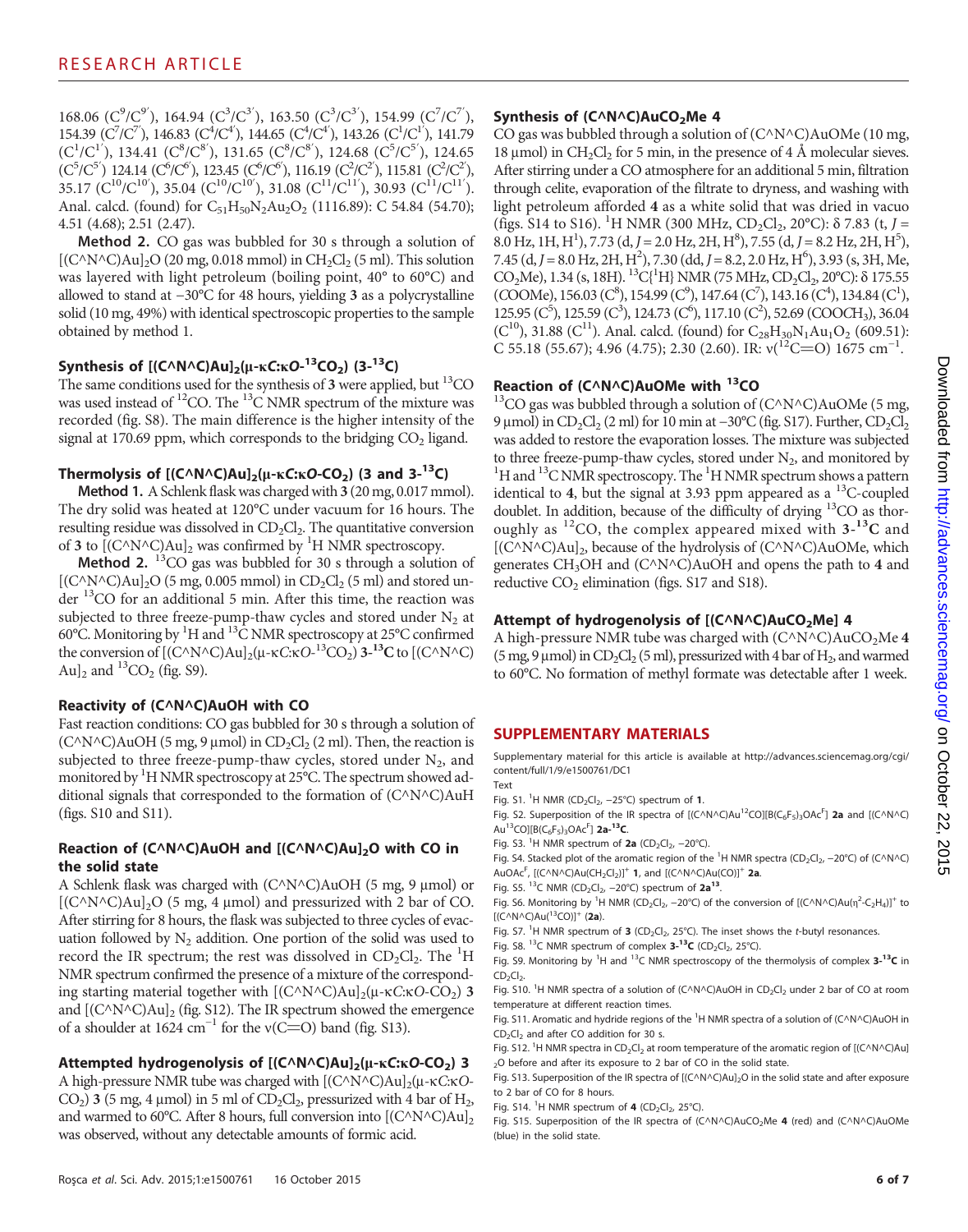Fig. S16. <sup>1</sup>H NMR monitoring of the conversion of (C^N^C)AuOMe into (C^N^C)AuCO<sub>2</sub>Me 4 under 2 bar of <sup>12</sup>CO at 25°C.

- Fig. S17. Reactivity of (C $\wedge$ N $\wedge$ C)AuOMe and <sup>13</sup>CO in the presence of moisture.
- Fig. S18. Reaction of (C^N^C)AuOMe with CO.
- Fig. S19. HOMO-1, HOMO-2, and HOMO-3 for  $[(C \wedge N \wedge C)Au(CO)]^{+}$ . .

Fig. S20. Enthalpy and Gibbs free energy values for reaction steps as calculated by DFT ( $T =$ 298.15 K).

Table S1. Selected crystal data and structure refinement details for  $3 \cdot C_6H_6$ .

Table S2. CDA and  $d/b$  ratios of 2,  $[(C \wedge N \wedge N)Pt(CO)]^{+}$ , and  $Pt(CO)_{2}Cl_{2}$ .

DFT coordinates

#### REFERENCES AND NOTES

- 1. T. L. LeValley, A. R. Richard, M. Fan, The progress in water gas shift and steam reforming hydrogen production technologies—A review. Int. J. Hydrogen Energy 30, 16983–17000 (2014).
- 2. M. Gonzalez-Castaño, T. R. Reina, S. Ivanova, M. A. Centeno, J. A. Odriozola, Pt vs. Au in water-gas shift reaction. J. Catal. 314, 1-9 (2014).
- 3. J. A. Rodriguez, S. D. Senanayake, D. Stacchiola, P. Liu, J. Hrbek, The activation of gold and the water-gas shift reaction: Insights from studies with model catalysts. Acc. Chem. Res. 47, 773–782 (2014).
- 4. Q. Fu, H. Saltsburg, M. Flytzani-Stephanopoulos, Active nonmetallic Au and Pt species on ceria-based water-gas shift catalysts. Science 301, 935-938 (2003).
- 5. M. Shekhar, J. Wang, W.-S. Lee, W. D. Williams, S. M. Kim, E. A. Stach, J. T. Miller, W. N. Delgass, F. H. Ribeiro, Size and support effects for the water-gas shift catalysis over gold nanoparticles supported on model Al<sub>2</sub>O<sub>3</sub> and TiO<sub>2</sub>. J. Am. Chem. Soc. 134, 4700–4708 (2012).
- 6. A. Hussain, J. Gracia, B. E. Nieuwenhuys, J. W. H. Niemantsverdriet, Explicit role of Au and TiO<sub>2</sub> in a bifunctional Au/TiO<sub>2</sub> catalyst for the water-gas shift reaction: A DFT study. ChemCatChem 5, 2479–2488 (2013).
- 7. G. Bond, Mechanisms of the gold-catalysed water-gas shift. Gold Bull. 42, 337-342 (2009).
- 8. W. Song, E. J. M. Hensen, Mechanistic aspects of the water-gas shift reaction on isolated and clustered Au atoms on  $CeO<sub>2</sub>(110)$ : A density functional theory study. ACS Catal. 4, 1885–1892 (2014).
- 9. M. Yang, S. Li, Y. Wang, J. A. Herron, Y. Xu, L. F. Allard, S. Lee, J. Huang, M. Mavrikakis, M. Flytzani-Stephanopoulos, Catalytically active Au-O(OH) $<sub>x</sub>$ - species stabilized by alkali ions on</sub> zeolites and mesoporous oxides. Science 346, 1498–1501 (2014).
- 10. M. Flytzani-Stephanopoulos, Gold atoms stabilized on various supports catalyze the watergas shift reaction. Acc. Chem. Res. 47, 783–792 (2014).
- 11. W. Hieber, F. Leutert, Über metallcarbonyle. XII. Die Basenreaktion des Eisenpentacarbonyls und die Bildung des Eisencarbonylwasserstoffs. Z. Anorg. Allg. Chem. 204, 145-164 (1932).
- 12. P. C. Ford, The water-gas shift reaction: Homogeneous catalysis by ruthenium and other metal carbonyls. Acc. Chem. Res. 14, 31–37 (1981).
- 13. W. Manchot, H. Gall, Über eine Kohlenoxyd-Verbindung des Goldes. Ber. Dtsch. Chem. Ges. 58, 2175–2178 (1925).
- 14. D. Belli Dell'Amico, F. Calderazzo, H. H. Murray, J. P. Fackler, Carbonylchlorogold(I). Inorg. Synth. 24, 236–238 (1986).
- 15. M. Adelhelm, W. Bacher, E. G. Höhn, E. Jacob, Dicarbonylgold(I) hexafluorouranate(VI), Au(CO)<sub>2</sub>UF<sub>6</sub>. Chem. Ber. 124, 1559-1561 (1991).
- 16. H. Willner, J. Schaebs, G. Hwang, F. Mistry, R. Jones, J. Trotter, F. Aubke, Bis(carbonyl)gold(I) undecafluorodiantimonate(V),  $[Au(CO)_2][Sb_2F_{11}]$ : Synthesis, vibrational, and carbon-13 NMR study and the molecular structure of bis(acetonitrile)gold(I) hexafluoroantimonate(V), [Au(NCCH3)2][SbF6]. J. Am. Chem. Soc. 114, 8972–8980 (1992).
- 17. C. Dash, P. Kroll, M. Yousufuddin, H. V. R. Dias, Isolable, gold carbonyl complexes supported by N-heterocyclic carbenes. Chem. Commun. 47, 4478−4480 (2011).
- 18. H. V. R. Dias, C. Dash, M. Yousufuddin, M. A. Celik, G. Frenking, Cationic gold carbonyl complex on a phosphine support. Inorg. Chem. 50, 4253−4255 (2011).
- 19. M. A. Celik, C. Dash, V. A. K. Adiraju, A. Dias, M. Yousufuddin, G. Frenking, H. V. R. Dias, Endon and side-on  $\pi$ -acid ligand adducts of gold(I): Carbonyl, cyanide, isocyanide, and cyclooctyne gold(I) complexes supported by N-heterocyclic carbenes and phosphines. Inorg. Chem. 52, 729–742 (2013).
- 20. P. Schützenberger, Sur quelques réactions donnant lieu à la formation de l'oxychlorure de carbone et sur un nouveau composé volatil de platine. Ann. Chim. Phys. 15, 100–106 (1868).
- 21. B. von Ahsen, R. Wartchow, H. Willner, V. Jonas, F. Aubke, Bis(carbonyl)platinum(II) derivatives: Molecular structure of cis-Pt(CO)<sub>2</sub>(SO<sub>3</sub>F)<sub>2</sub>, complete vibrational analysis of cis-Pt(CO)<sub>2</sub>Cl<sub>2</sub>, and attempted synthesis of cis-Pt(CO)<sub>2</sub>F<sub>2</sub>. Inorg. Chem. 39, 4424-4432 (2000).
- 22. J. Browning, P. L. Goggin, R. J. Goodfellow, M. G. Norton, A. J. M. Rattray, B. F. Taylor, J. Mink, Vibrational and nuclear magnetic resonance spectroscopic studies on some carbonyl complexes of gold, palladium, platinum, rhodium, and iridium. J. Chem. Soc. Dalton Trans. 2061–2067 (1977).
- 23. Pt(II) carbonyl complexes can be formed by hydrolysis of Pt-CF<sub>3</sub> and are stable to refluxing methanol: T. G. Appleton, R. D. Berry, J. R. Hall, D. W. Neale, Displacement of norbornadiene (NBD) from Pt(CF<sub>3</sub>)<sub>2</sub>(NBD) by weak donor ligands L, and reactions of cis-Pt(CF<sub>3</sub>)<sub>2</sub>L<sub>2</sub> with water and acids. J. Organomet. Chem. 364, 249-273 (1989).
- 24. S.-W. Lai, H.-W. Lam, W. Lu, K.-K. Cheung, C.-M. Che, Observation of low-energy metal– metal-to-ligand charge transfer absorption and emission: Electronic spectroscopy of cyclometalated platinum(II) complexes with isocyanide ligands. Organometallics 21, 226–234 (2002).
- 25. D.-A. Roşca, D. A. Smith, D. L. Hughes, M. Bochmann, A thermally stable gold(III) hydride: Synthesis, reactivity, and reductive condensation as a route to gold(II) complexes. Angew. Chem. Int. Ed. 51, 10643–10646 (2012).
- 26. N. Savjani, D.-A. Roșca, M. Schormann, M. Bochmann, Gold(III) olefin complexes. Angew. Chem. Int. Ed. 52, 874–877 (2013).
- 27. D.-A. Roşca, J. A. Wright, D. L. Hughes, M. Bochmann, Gold peroxide complexes and the conversion of hydroperoxides into gold hydrides by successive oxygen-transfer reactions. Nat. Commun. 4, 2167 (2013).
- 28. W. Grünert, D. Großmann, H. Noei, M.-M. Pohl, I. Sinev, A. De Toni, Y. Wang, M. Muhler, Low-temperature oxidation of carbon monoxide with gold(III) ions supported on titanium oxide. Angew. Chem. Int. Ed. 53, 3245–3249 (2014).
- 29. The <sup>13</sup>C NMR signal of coordinated CO in 2a, b is observed at  $\delta$  167.6 (cf.  $\delta$  184 for free CO); this value falls within the range observed, for example, for  $[Au(CO)]^+$  and  $[Au(CO)_2]^+$  in superacidic solution ( $\delta$  158 to 172) and is minimally influenced by the d<sup>8</sup> versus d<sup>10</sup> electron configuration of the metal center; see (16).
- 30. D.-A. Roşca, D. A. Smith, M. Bochmann, Cyclometallated gold(III) hydroxides as versatile synthons for Au–N, Au–C complexes and luminescent compounds. Chem. Commun. 48, 7247–7249 (2012).
- 31. J. Cámpora, P. Palma, D. del Río, E. Álvarez, CO insertion reactions into the M−OH bonds of monomeric nickel and palladium hydroxides. Reversible decarbonylation of a hydroxycarbonyl palladium complex. Organometallics 23, 1652–1655 (2004).
- 32. D. A. Smith, D.-A. Roşca, M. Bochmann, Selective Au–C cleavage in (C^N^C)Au(III) aryl and alkyl pincer complexes. Organometallics 31, 5998–6000 (2012).
- 33. T. Dann, D.-A. Roșca, G. G. Wildgoose, J. A. Wright, M. Bochmann, Electrochemistry of Au<sup>II</sup> and Au<sup>III</sup> pincer complexes: Determination of the Au<sup>II</sup>-Au<sup>II</sup> bond energy. Chem. Commun. 49, 10169–10171 (2013).
- 34. S. J. Lancaster, http://cssp.chemspider.com/Article.aspx?id=215.

Funding: This work was supported by the European Research Council (ERC), the Leverhulme Trust, and Johnson Matthey PLC. M.B. is an ERC Advanced Investigator Award holder (grant no. 338944-GOCAT). D.-A.R. thanks the University of East Anglia for a studentship. Author contributions: M.B. conceived and designed the research; D.-A.R., J.F.-C., and J.M. performed the experiments; J.A.W. provided the DFT analysis; M.B., D.-A.R., and J.F.-C. wrote the manuscript. Competing interests: The authors declare that they have no competing interests. **Data and materials availability:** Crystallographic data for this paper can be obtained free of charge from the Cambridge Crystallographic Data Centre via www.ccdc.cam.ac.uk/data\_request/cif, quoting CCDC no. 1410466.

Submitted 10 June 2015 Accepted 30 June 2015 Published 16 October 2015 10.1126/sciadv.1500761

Citation: D.-A. Roşca, J. Fernandez-Cestau, J. Morris, J. A. Wright, M. Bochmann, Gold(III)-CO and gold(III)-CO<sub>2</sub> complexes and their role in the water-gas shift reaction. Sci. Adv. 1, e1500761  $(2015)$